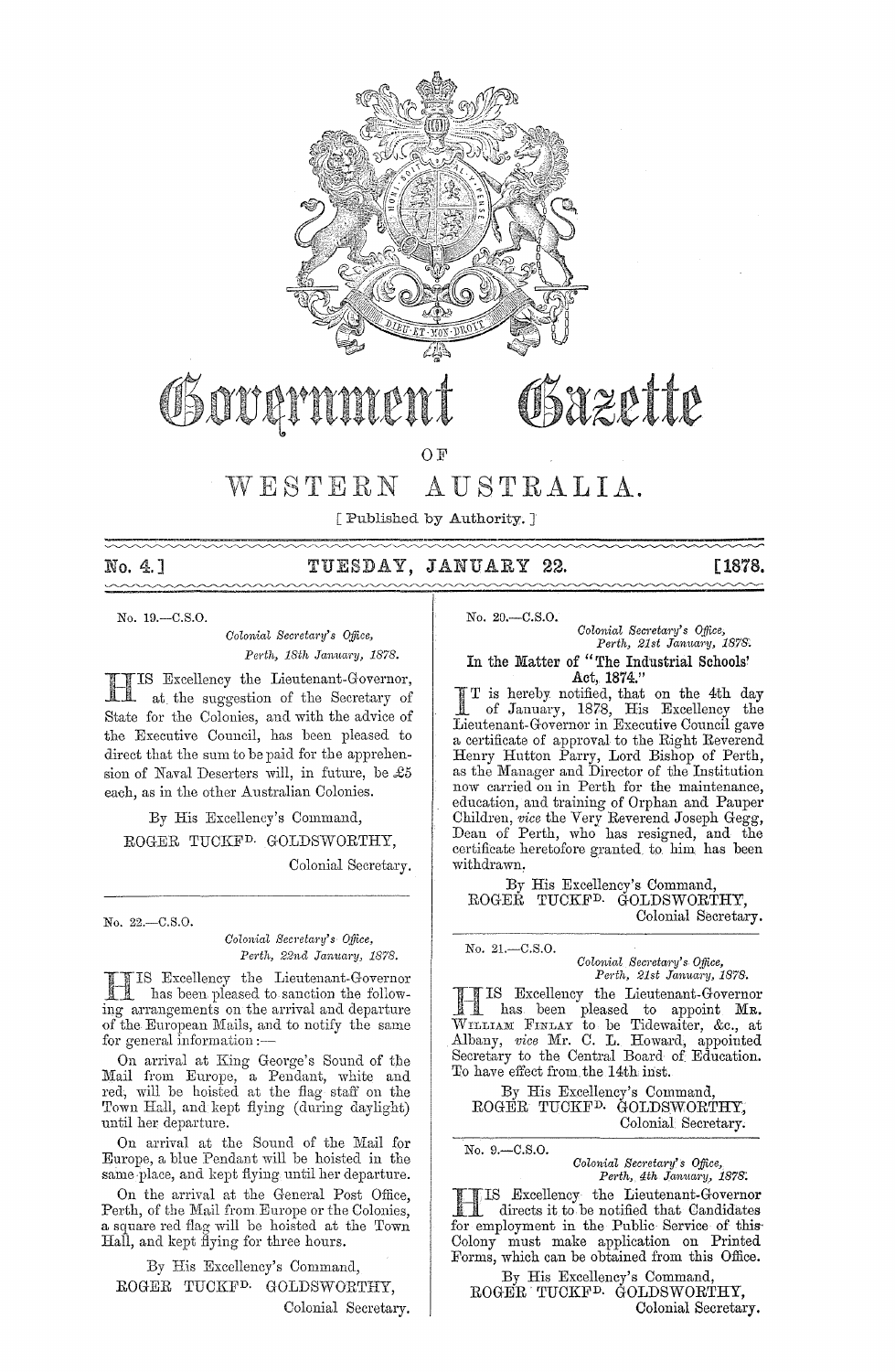### Crown Lands' Office, Perth, 19th January, 1878.

**DETURN** of Applications for Leases and Licenses of Crown Land approved during December, 1877:-

| No.                                                                                                                                                                                                                                 | Applicants.                                                                                                                                                                                                                                                                                                                                                                                                                                                                                                                                                                   | Class.                                                                                                                                                                                         | Acres.                                                                                                                                                                                                 | Rent.                                                                                                                                                                                                                                                                                                                          | No.                                                                                                                                                                                                                                                                                                                                                                                                                                                                                                              | Applicants.                                                                                                                                                                                                                                                                                                                                                                                                                                                                                                                                                                                                                                                                                     | Class.                                                                                                                                                                        | Acres.                                                                                                                                                                                          | Rent.                                                                                                                                                                                                                                                                                                                                                                                                                                                                                                                                 |
|-------------------------------------------------------------------------------------------------------------------------------------------------------------------------------------------------------------------------------------|-------------------------------------------------------------------------------------------------------------------------------------------------------------------------------------------------------------------------------------------------------------------------------------------------------------------------------------------------------------------------------------------------------------------------------------------------------------------------------------------------------------------------------------------------------------------------------|------------------------------------------------------------------------------------------------------------------------------------------------------------------------------------------------|--------------------------------------------------------------------------------------------------------------------------------------------------------------------------------------------------------|--------------------------------------------------------------------------------------------------------------------------------------------------------------------------------------------------------------------------------------------------------------------------------------------------------------------------------|------------------------------------------------------------------------------------------------------------------------------------------------------------------------------------------------------------------------------------------------------------------------------------------------------------------------------------------------------------------------------------------------------------------------------------------------------------------------------------------------------------------|-------------------------------------------------------------------------------------------------------------------------------------------------------------------------------------------------------------------------------------------------------------------------------------------------------------------------------------------------------------------------------------------------------------------------------------------------------------------------------------------------------------------------------------------------------------------------------------------------------------------------------------------------------------------------------------------------|-------------------------------------------------------------------------------------------------------------------------------------------------------------------------------|-------------------------------------------------------------------------------------------------------------------------------------------------------------------------------------------------|---------------------------------------------------------------------------------------------------------------------------------------------------------------------------------------------------------------------------------------------------------------------------------------------------------------------------------------------------------------------------------------------------------------------------------------------------------------------------------------------------------------------------------------|
| 1088<br>1125<br>1162<br>1177<br>1178<br>1189<br>1190<br>1191<br>1201<br>A 2950<br>,, 2951<br>$\frac{1}{2952}$<br>$\frac{7}{12}$ , $\frac{2953}{12}$<br>$, \overline{2954}$<br>$, \overline{2955}$<br>,, 2976<br>$\frac{1}{10}$ 3023 | AVON.<br>David Rumble<br>$\cdots$<br>John Box<br>$\cdots$<br>Patrick Pickett<br>$\cdots$<br>George Kersley<br>$\ldots$<br>Do.<br>Edmund B. Lennard<br>Do. $\ldots$ $\ldots$<br>$\ddotsc$<br>Henry Bartram<br>$\ddotsc$<br>Stephen S. Parker<br>William Marwick<br>Do.<br>$\sim$ $\sim$<br>$\ldots$<br>Do.<br>$\ldots$<br>$\ldots$<br>Do.<br>$\ldots$<br><br>Do.<br>$\cdots$<br>$\cdots$<br>Do.<br>Charles F. Brown<br>Arthur J. Wroth                                                                                                                                         | S.O.L.<br>$\cdots$<br>,,<br>,,<br>,,<br>$^{\prime\prime}$<br>,,<br>,,<br>ï<br>$^{\prime \prime}$<br>,,<br>$\bullet\bullet$<br>,,<br>$\pmb{\cdot}$<br>$\pmb{\cdots}$<br>$\overline{\mathbf{r}}$ | 120<br>100<br>100<br>100<br>100<br>100<br>100<br>100<br>100<br>2000<br>2000<br>2000<br>2000<br>4000<br>4000<br>5120<br>1000                                                                            | £ s. d.<br>4100<br>2 10 0<br>2100<br>2100<br>2100<br>2100<br>2100<br>2 10 0<br>150<br>$1 \quad 0 \quad 0$<br>$1 \t0 \t0.$<br>$1\quad 0$<br>$\bf{0}$<br>$1\quad 0\quad 0$<br>$1 \t0 \t0$<br>$1\quad0\quad0$<br>159<br>100                                                                                                       | ,, 809<br>,, 819<br>$\frac{7}{10}$ 825<br>, 826<br>, 837<br>, 838<br>, 839<br>, 840<br>, 841<br>, 842<br>, 843<br>, 855<br>, 879<br>,, 895<br>,, 899<br>$\frac{1}{100}$ 900<br>$\frac{1}{20}$ , 908<br>, 917                                                                                                                                                                                                                                                                                                     | NORTH.<br>Aubrey Brown<br>Geo. J. Lockyer<br>$\cdots$<br><br>William Rosser<br>$\cdots$<br>Do. $\ldots$<br>Thos. R. O'Grady<br>$\ldots$<br>$\cdots$<br>$\mathbf{D_0}$<br>$\cdots$<br>$\cdots$<br>Do. $\dots$<br>$\cdots$<br>$\ddotsc$<br>$\mathbf{D_0}$ ,<br>$\ldots$<br>Do. $\cdots$<br>$\cdots$<br>Do.<br>$\cdots$<br>Do.<br>$\ldots$<br>Do. $\cdots$<br>$\cdots$<br>Aubrey Brown<br>Geo. J. Lockyer<br>$\ldots$<br>$\ldots$<br>Do. $\dots$ $\dots$<br>$\cdots$<br>Do. $\cdots$<br>T. R. McKenzie & Co.<br>George J. Lockyer                                                                                                                                                                  | C<br>$\pmb{\cdots}$<br>$, \,$<br>$\overline{\mathbf{r}}$<br>,<br>$, \,$<br>,,<br>$^{\bullet}$<br>,,<br>$^{\prime\prime}$<br>,,<br>$\pmb{\cdot}$<br>٠,<br>,,<br>,,<br>,,<br>,, | 10000<br>6000<br>8000<br>4000<br>20000<br>20000<br>20000<br>10000<br>10000<br>10000<br>20000<br>10000<br>10000<br>10000<br>20000<br>20000<br>10000<br>10000                                     | 150<br>110<br>$\mathbf 0$<br>1<br>$\bf{0}$<br>$\bf{0}$<br>ı<br>$\mathbf 0$<br>$\bf{0}$<br>210<br>$\bf{0}$<br>2 10<br>$\bf{0}$<br>$2\ 10$<br>$\bf{0}$<br>ı<br>-5<br>0<br>1<br>5<br>0<br>1<br>-5<br>0<br>2 10<br>0<br>2 10<br>$\bf{0}$<br>1<br>-5<br>0<br>2 10<br>$\bf{0}$<br>$\theta$<br>5<br>0<br>5<br>$\mathbf 0$<br>0<br>1<br>5<br>$\bf{0}$<br>$\mathbf 1$<br>5<br>$\bf{0}$                                                                                                                                                         |
| 1173<br>A 2960                                                                                                                                                                                                                      | CANNING.<br>William L. Gibbs<br>Henry Mottram<br>$\sim$                                                                                                                                                                                                                                                                                                                                                                                                                                                                                                                       | S.O.L.<br>1                                                                                                                                                                                    | 180<br>1950                                                                                                                                                                                            | 4100<br>$1 \quad 0 \quad 0$                                                                                                                                                                                                                                                                                                    | $\ldots$ $918$<br>$\ldots$ 919<br>, 920<br>$\frac{3}{20}$ , 921                                                                                                                                                                                                                                                                                                                                                                                                                                                  | Do.<br>T. R. McKenzie & Co.<br>McKay Brothers<br>$\sim$<br>Grant, Harper & Anderson                                                                                                                                                                                                                                                                                                                                                                                                                                                                                                                                                                                                             | $\pmb{\cdot}$<br>,,<br>$\pmb{\cdots}$<br>$^{\prime}$<br>,,                                                                                                                    | 5000<br>5000<br>4800<br>17000                                                                                                                                                                   | 1<br>$\bf{0}$<br>$\bf{0}$<br>1<br>$\mathbf{0}$<br>0<br>1<br>$\mathbf{0}$<br>0<br>$\overline{2}$<br>$\boldsymbol{2}$<br>6                                                                                                                                                                                                                                                                                                                                                                                                              |
| A 2887<br>,, 2961                                                                                                                                                                                                                   | HAY.<br>John F. T. Hassell<br>Geo. G. E. Warburton                                                                                                                                                                                                                                                                                                                                                                                                                                                                                                                            | 1<br>,,                                                                                                                                                                                        | 4000<br>1000                                                                                                                                                                                           | $2\quad 0\quad 0$<br>$1 \t0 \t0$                                                                                                                                                                                                                                                                                               | , 922<br>$\frac{2}{3}$ , 923<br>, 924<br>$\frac{7}{10}$ $\frac{6}{25}$                                                                                                                                                                                                                                                                                                                                                                                                                                           | North-West Squatting Co.<br>Do.<br>$\begin{array}{ccc}\n\text{Do.} & \dots & \dots & \dots \\ \text{Do.} & \dots & \dots & \dots\n\end{array}$                                                                                                                                                                                                                                                                                                                                                                                                                                                                                                                                                  | ,,<br>,,<br>,,<br>,,                                                                                                                                                          | 10000<br>10000<br>20000<br>20000                                                                                                                                                                | 1<br>$\overline{5}$<br>$\Omega$<br>1<br>5<br>0<br>2 10<br>$\bf{0}$<br>2100                                                                                                                                                                                                                                                                                                                                                                                                                                                            |
| 1147<br>1216<br>A 1794<br>,, 2919<br>$\frac{3}{2920}$<br>$\frac{7}{10}$ , 2921                                                                                                                                                      | KOJONUP.<br>Thomas Phillips<br>$\cdots$<br>Alexander Moir<br>$\cdots$<br>Eli Quartermaine*<br>$\sim$ $\sim$<br>John Croker<br>$\cdots$<br>Do.<br>$\ddotsc$                                                                                                                                                                                                                                                                                                                                                                                                                    | S.O.L.<br>ï<br>,,<br>,,                                                                                                                                                                        | 110<br>100<br>5000<br>3000<br>3000                                                                                                                                                                     | $4\quad 2\quad 6$<br>2100<br>500<br>1100<br>1100                                                                                                                                                                                                                                                                               | $\therefore$ 926<br>$\frac{1}{2}$ , 627<br>, 929<br>$\frac{7}{22}$ $\frac{930}{22}$<br>, 795                                                                                                                                                                                                                                                                                                                                                                                                                     | Kenneth McLean<br>Grant, Harper & Anderson<br>Rodk. L. W. McKay<br>John F. Hancock<br>Thomas Burges<br>$\ddotsc$                                                                                                                                                                                                                                                                                                                                                                                                                                                                                                                                                                                | ,,<br>ő<br>с<br>0                                                                                                                                                             | 5000<br>15000<br>100000<br>10000<br>100000                                                                                                                                                      | 10<br>$\bf{0}$<br>$1\,17$<br>-6<br>2100                                                                                                                                                                                                                                                                                                                                                                                                                                                                                               |
| $, \overline{2922}$<br>, 2923<br>, 2925                                                                                                                                                                                             | Do.<br>$\ddotsc$<br>$\cdots$<br>Do.<br>William H. Graham<br>Charles Jordan<br>$\ldots$                                                                                                                                                                                                                                                                                                                                                                                                                                                                                        | ,,<br>$^{\bullet}$<br>$, \,$<br>,,                                                                                                                                                             | 1000<br>2000<br>1000<br>10000                                                                                                                                                                          | 100<br>$1 \t0 \t0$<br>$1 \t0 \t0$<br>2 10 0                                                                                                                                                                                                                                                                                    | A 2314                                                                                                                                                                                                                                                                                                                                                                                                                                                                                                           | PLANTAGENET.<br>Michael Cronin<br>$\ddotsc$<br>SUSSEX.                                                                                                                                                                                                                                                                                                                                                                                                                                                                                                                                                                                                                                          | ı                                                                                                                                                                             | 10000                                                                                                                                                                                           | 1000                                                                                                                                                                                                                                                                                                                                                                                                                                                                                                                                  |
| 1179<br>1188<br>1219<br>1220<br>A 2941<br>$\frac{2943}{12978}$<br>$\frac{25}{10}$ 2979                                                                                                                                              | MELBOURNE.<br>Ewen Mackintosh<br>Do. $\dots$<br>$\overline{\phantom{a}}$<br>$\cdots$<br>Alfred Pointer<br>$\ddotsc$<br>James Sheridan<br>$\cdots$<br>Rosendo Salvado<br>$\cdots$<br>Do.<br>William Graham<br>$\cdots$<br>$\cdots$<br>Walter Padbury<br>$\ldots$                                                                                                                                                                                                                                                                                                               | S.O.L.<br>$\mathbf{y}$<br>$\mathbf{r}$<br>ï<br>,,<br>$, \,$<br>$\bullet$                                                                                                                       | 100<br>100<br>100<br>100<br>1000<br>2600<br>5000<br>2000                                                                                                                                               | 2100<br>$2\,10$<br>$\theta$<br>1 <sub>5</sub><br>0<br>$1\quad5$<br>0<br>$1\quad 0$<br>$\bf{0}$<br>$1 \quad 0$<br>$\bf{0}$<br>15<br>$\bf{0}$<br>$\mathbf{1}$<br>$\bf{0}$<br>$\bf{0}$                                                                                                                                            | A 2908<br>1172<br>1175<br>1204<br>1221<br>1222<br>A 2945<br>,, 2946                                                                                                                                                                                                                                                                                                                                                                                                                                              | Charles Deer<br>$\cdots$<br>SWAN.<br>William T. King<br>$\ldots$<br>James Atkinson<br>$\ldots$<br>Robert Jones<br>Warren & Armstrong<br>Henry G. Studsor<br>William Rock<br>$\sim$<br>Thomas J. Jones                                                                                                                                                                                                                                                                                                                                                                                                                                                                                           | 1<br>S.O.L.<br>$\mathbf{y}$<br>$\mathbf{r}$<br>,,<br>ï                                                                                                                        | 2000<br>100<br>100<br>100<br>100<br>100<br>10000<br>2000                                                                                                                                        | $^{2}$<br>0 <sub>0</sub><br>2 10 0<br>2100<br>ı<br>5<br>$\bf{0}$<br>1<br>5<br>$\bf{0}$<br>ı<br>5<br>$\bf{0}$<br>$\bf{0}$<br>5<br>$\theta$<br>1<br>$0\quad 0$                                                                                                                                                                                                                                                                                                                                                                          |
| A 2935<br>,, 2936<br>$\frac{1}{2}$ , 2937<br>$\frac{7}{10}$ , 2939<br>,, 2940                                                                                                                                                       | MURRAY.<br>T. & J. Cooper<br>$\cdots$<br>Charles Tuckey<br>$\ldots$<br>$\begin{array}{c} \text{Do.} & \dots & \dots \\ \text{T. & D. Cooper} & \end{array}$<br>$\ldots$<br>$\cdots$<br>Cooper & Cornish<br>T. & J. Cooper<br>$\ddotsc$                                                                                                                                                                                                                                                                                                                                        | 1<br>33<br>,,<br>,,<br>,,<br>$\overline{\mathbf{z}}$                                                                                                                                           | 2000<br>2000<br>2600<br>2000<br>2000<br>1000                                                                                                                                                           | $\mathbf{0}$<br>$\mathbf{1}$<br>0<br>$\mathbf{1}$<br>$\mathbf{0}$<br>$\bf{0}$<br>$1\quad 6$<br>$\bf{0}$<br>$1\quad 0$<br>0<br>$1\quad 0$<br>0<br>$\mathbf{1}$<br>$\mathbf{0}$<br>$\bf{0}$                                                                                                                                      | $\frac{7}{11}$ 230<br>1098<br>1121<br>1122<br>1141<br>1143                                                                                                                                                                                                                                                                                                                                                                                                                                                       | $\ldots$<br>James Anderson*<br>$\ddotsc$<br>VICTORIA.<br>James Watson<br>$\cdots$<br>James McAuliff<br>$\ddotsc$<br>$\begin{array}{lll} \text{Do.} & \dots & \dots \\ \text{John Jones} & \dots \end{array}$<br>$\cdots$<br>$\ddotsc$<br>Edwd. W. Clarkson                                                                                                                                                                                                                                                                                                                                                                                                                                      | $\mathbf{r}$<br>$\bullet$<br>S.O.L.<br>,,<br>,,<br>,,                                                                                                                         | 200<br>100<br>100<br>100<br>100<br>100                                                                                                                                                          | $\mathbf{0}$<br>1<br>$\bf{0}$<br>5<br>$0\quad 0$<br>3 15 0<br>3 15 0<br>2100<br>2100                                                                                                                                                                                                                                                                                                                                                                                                                                                  |
| 1174<br>A 2815<br>,, 2867<br>,, 2868<br>, 2892<br>,, 2907<br>,, 2947<br>,, 2991<br>,, 2992                                                                                                                                          | NELSON.<br>Thos. Longbottom  S.O.L.<br>Alfred Trott   1<br>Edwd. R. Brockman<br>Joseph Blythe<br>Thomas Giblett<br>$\ldots$<br>Thomas Gibbs<br>Do.<br>$\cdots$                                                                                                                                                                                                                                                                                                                                                                                                                | $\mathbf{r}$<br>$\pmb{\cdot}$<br>$\frac{1}{12}$<br>$\cdots$<br>$\bullet \bullet$<br>,,                                                                                                         | 100<br>2000<br>6000<br>3000<br>2440<br>3000<br>1000<br>2000<br>2000                                                                                                                                    | 1<br>50<br>$\mathbf{I}$<br>$\mathbf{0}$<br>$\bf{0}$<br>300<br>1 10 0<br>146<br>1100<br>$1\quad 0$<br>$\mathbf{0}$<br>$\bf{0}$<br>$1 \quad 0$<br>$1\quad0\quad0$                                                                                                                                                                | 1146<br>1185<br>1186<br>1187<br>A 3036<br>,, 3037<br>, 3038<br>, 2758<br>$\frac{1}{2794}$<br>$\frac{2797}{2797}$<br>,, 2798                                                                                                                                                                                                                                                                                                                                                                                      | Catherine E. Dunne<br>Joseph Watson<br>Major & Barlee<br>Joseph Watson<br>$\ddotsc$<br>$\cdots$<br>$\cdots$<br>Charles Crowther<br>$\sim$<br>$Do.$<br>$\cdots$<br>Do.<br>$\cdots$<br>Michael Heelan<br>$\ldots$<br>Thomas Burges<br>E. & F. Wittensom<br>Do.<br>$\mathcal{L}(\mathcal{L})$<br>$\cdots$                                                                                                                                                                                                                                                                                                                                                                                          | ,,<br>,,<br>,,<br>,,<br>$\frac{2}{2}$<br>33<br>,,<br>$^{\rm 3}$<br>,,<br>,,<br>,,                                                                                             | 100<br>100<br>200<br>100<br>44800<br>13700<br>53760<br>2000<br>12970<br>3000<br>3000                                                                                                            | 2100<br>2100<br>500<br>2100<br>2280<br>6 17<br>$\theta$<br>26 18 0<br>$1\quad0$<br>$\theta$<br>4 17<br>6<br>$\mathbf{1}$<br>$\boldsymbol{2}$<br>6<br>$\mathbf{1}$<br>2 <sub>6</sub>                                                                                                                                                                                                                                                                                                                                                   |
| N 629<br>,, 630<br>,, 717<br>,, 738<br>,, 740<br>, 741<br>,, 747<br>,, 748<br>,, 749<br>,, 750<br>" 751<br>,, 752<br>,, 753<br>,, 754<br>,, 755<br>,, 756<br>,, 757<br>,, 758<br>,, 768<br>,, 769<br>,, 770<br>$\frac{771}{272}$    | NORTH.<br>Donald M. McKay<br>топана метау<br>Andrew J. Ogilvie<br>Thomas Drage<br>$\ddotsc$<br>E. & F. Wittenoom<br>Do.<br>$\sim$<br>A. & J. Forrest<br><br>Andrew J. Ogilvie<br>Gale & Son<br>$\ldots$<br>Do. $\dots$<br>$\sim$ 100<br>$\ldots$<br>Do.<br>$\ddotsc$<br>$\ddotsc$<br>Burges, Wittencom, & Co.<br>$\mathbf{D}$ o.<br>$\ddotsc$<br>Do.<br>Do.<br>$\cdots$<br>Do.<br>E. & F. Wittenoom<br>Do. $\dots$ $\dots$<br>$\cdots$<br>$Do_{2}$<br>$\ldots$<br>A. & J. Forrest<br>$\cdots$<br>Do. $\dots$ $\dots$<br>$\cdots$<br>Do.<br>Wm. J. Butcher<br>Edwd. N. Butcher | o<br>ö<br>,,<br>,,<br>,,<br>,,<br>,,<br>,,<br>,,<br>,,<br>,,<br>,,<br>,,<br>,,<br>,,<br>,,<br>,,<br>,,<br>,,<br>33<br>$\overline{\phantom{a}}$<br>$^{\bullet}$                                 | 100000<br>100000<br>10000<br>7000<br>12000<br>5000<br>20000<br>6000<br>20000<br>20000<br>20000<br>5000<br>3500<br>10000<br>3000<br>3000<br>10000<br>10000<br>20000<br>20000<br>20000<br>20000<br>20000 | $\cdots$<br>2 10 0<br>1150<br>300<br>150<br>500<br>1 10<br>$\mathbf 0$<br>50<br>$\bf{0}$<br>50<br>$\bf{0}$<br>5<br>$\bf{0}$<br>$\bf{0}$<br>150<br>$1 \t0 \t0$<br>$2\ 10\quad0$<br>$1 \t0 \t0$<br>1 0 0<br>1 17<br>6<br>1 17<br>6<br>3 15 0<br>3 15<br>$\mathbf{0}$<br>3 15<br>$\bf{0}$<br>3 15<br>$\bf{0}$<br>3 15<br>$\bf{0}$ | 2799<br>$\bullet$<br>2800<br>,,<br>2801<br>$\overline{\mathbf{z}}$<br>$\frac{1}{12}$ , 2803<br>$\frac{1}{2805}$<br>$\frac{1}{2820}$<br>, 2829<br>$\frac{2830}{2830}$<br>$\frac{2832}{255}$<br>$, \frac{2863}{ }$<br>$\frac{7}{12899}$<br>$\frac{2000}{25000}$<br>$\frac{1}{2901}$<br>$\frac{2902}{2902}$<br>$\frac{1}{2903}$<br>$\frac{1}{2904}$<br>$\frac{7}{12}$ , 2928<br>$\frac{256}{2956}$<br>$\frac{7}{12}$ , 2966<br>$\frac{7}{10}$ 2971<br>$\frac{7}{12}$ , 2972<br>$\frac{3}{2235}$<br>$\frac{7}{2234}$ | Do.<br>$\cdots$<br>$\cdots$<br>Do.<br>$\cdots$<br>$\cdots$<br>Do.<br>$\cdots$<br>$\cdots$<br>Walter Fane<br>$\cdots$<br>Do.<br>$\cdots$<br>$\cdots$<br>Do.<br>$\ddotsc$<br>$\cdots$<br>John Morrissey<br>$\ldots$<br>Patrick Morrissey<br>E. & F. Wittenoom<br>Walter Fane<br>$\cdots$<br>Henry Broad<br>$\cdots$<br>Wm. Nancarrow<br>$\cdots$<br>Pascoe & Campbell<br>Joseph D. Warren<br>Michael Morrissey<br>Joseph Watson<br>$\ddotsc$<br>Do.<br>Lewis F. Ridley<br>$\cdots$<br>$\ddotsc$<br>Donald Macpherson<br>Hy. F. Waldeck & Brand<br>Joseph Watson<br>$\cdots$<br>$\overline{J}$ . Bell <sup>*</sup><br>$\cdots$<br>$\cdots$<br>$\sim$ $\sim$<br>$\ldots$<br>J. Perejuan<br>$\cdots$ | 33<br>,,<br>,,<br>,,<br>,,<br>,,<br>ï<br>2<br>,,<br>99<br>,,<br>ï<br>2<br>,,<br>,,<br>,,<br>33<br>99<br>,,<br>,,<br>,,<br>,,                                                  | 3000<br>3000<br>10000<br>2000<br>2000<br>5000<br>2000<br>2000<br>50000<br>3000<br>3000<br>2000<br>2000<br>6000<br>1000<br>2000<br>3000<br>5000<br>10000<br>4000<br>2000<br>1000<br>5000<br>5000 | 2 <sub>6</sub><br>$\mathbf{1}$<br>$1\quad 2\quad 6$<br>3150<br>0<br>0<br>$1 \t0 \t0$<br>1 17 6<br>$0\quad 0$<br>1<br>1100<br>18 15<br>$^{\circ}$<br>$\bf{0}$<br>$\mathbf 0$<br>1<br>$\bf{0}$<br>1<br>$\mathbf 0$<br>1<br>$\bf{0}$<br>$\theta$<br>I<br>$\mathbf 0$<br>$\ddot{\mathbf{0}}$<br>$\bf{0}$<br>3<br>$\mathbf 0$<br>$\bf{0}$<br>ı<br>$^{\circ}$<br>$\bf{0}$<br>1<br>$\mathbf 0$<br>1 10<br>$^{\circ}$<br>2 10<br>$\theta$<br>2 10<br>$\theta$<br>$2\quad 0$<br>$\bf{0}$<br>$1 \t0 \t0$<br>$1 \quad 0 \quad 0$<br>2100<br>2100 |
| $\frac{773}{1774}$<br>$\frac{774}{1775}$<br>$\frac{775}{1778}$<br>$\frac{779}{1796}$<br>$\frac{796}{1797}$<br>,, 807                                                                                                                | Vames R. Horne<br>Wm. T. Gill<br>Chas. J. H. Butcher<br>Edwd. Wittencom<br>F. F. B. Wittencom<br>F. F. B. Wittencom<br>John H. Monger<br>$\sim$ $\sim$                                                                                                                                                                                                                                                                                                                                                                                                                        | ,,<br>$^{\bullet}$<br>33<br>,,<br>,,<br>ő<br>Ä                                                                                                                                                 | 20000<br>20000<br>20000<br>20000<br>20000<br>20000<br>100000<br>100000<br>30000                                                                                                                        | 3 15<br>$\bf{0}$<br>3 15<br>$\bf{0}$<br>3 15<br>$\bf{0}$<br>3150<br>3150<br>3150<br>$\cdots$<br>3150                                                                                                                                                                                                                           | 1150<br>A 2889<br>,, 2890<br>$, \frac{2891}{ }$<br>,, 2948                                                                                                                                                                                                                                                                                                                                                                                                                                                       | WELLINGTON.<br>Abraham Wood<br>$\ldots$<br>Nicholas Veale<br>$\ddotsc$<br>Do.<br>$\ddotsc$<br>James Perrin<br>$\cdots$<br>Edwd. T. Hooley<br>$\cdots$<br>WILLIAMS.                                                                                                                                                                                                                                                                                                                                                                                                                                                                                                                              | S.O.L.<br>1<br>$\mathbf{r}$<br>,,<br>,,                                                                                                                                       | 100<br>1000<br>1220<br>2000<br>8000                                                                                                                                                             | 2100<br>$1 \quad 0 \quad 0$<br>$0\quad 0$<br>1<br>$1 \quad 0 \quad 0$<br>$0\quad 0$<br>$\boldsymbol{2}$                                                                                                                                                                                                                                                                                                                                                                                                                               |
| ,, 808                                                                                                                                                                                                                              | $Do.$<br>$\ldots$                                                                                                                                                                                                                                                                                                                                                                                                                                                                                                                                                             | ,,                                                                                                                                                                                             | 16000                                                                                                                                                                                                  | $2 \quad 0 \quad 0$                                                                                                                                                                                                                                                                                                            | A 2896                                                                                                                                                                                                                                                                                                                                                                                                                                                                                                           | John Cronin $\,\ldots\,$<br>$\cdots$                                                                                                                                                                                                                                                                                                                                                                                                                                                                                                                                                                                                                                                            | 1                                                                                                                                                                             | 15000                                                                                                                                                                                           | 1500                                                                                                                                                                                                                                                                                                                                                                                                                                                                                                                                  |

 $*$  Renewal for 1877.

## MALCOLM FRASER,

l,

Commissioner of Crown Lands.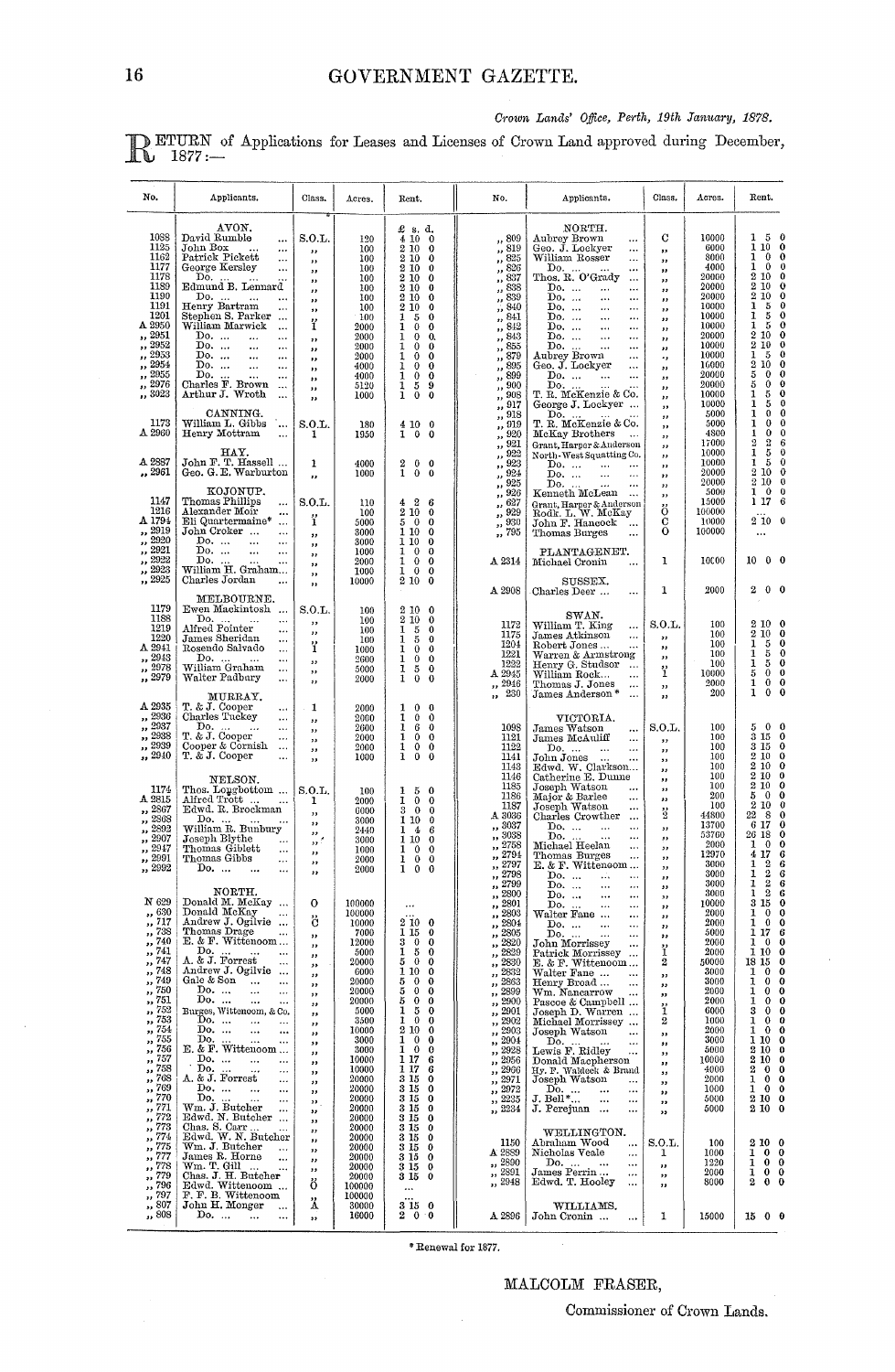Registrar General's Office, Perth, 20th January, 1878. T is hereby notified, for general information, that the following Ministers are duly Registered for the celebration of Marriages in Western Australia:-

| NAMES AND DENOMINATION.                     | $\texttt{ResponseNCE.}$ | DISTRICT.                |           |                  |                     |
|---------------------------------------------|-------------------------|--------------------------|-----------|------------------|---------------------|
| CHURCH OF ENGLAND.                          |                         |                          |           |                  |                     |
| The Right Reverend Henry Hutton Parry, D.D. |                         |                          |           | Perth            | Perth               |
| The Venerable Archdeacon Brown              | .                       |                          |           | $S$ wan          | $_{\rm{Swan}}$      |
| The Very Reverend Dean Gegg                 |                         | .                        |           | $\rm Perth$      | $\rm Perth$         |
| The Reverend Frank Coghlan<br>$\ddotsc$     | .                       |                          | $\ddotsc$ | Do.              | Do.                 |
| The Reverend D. G. Watkins                  | $\cdots$                | $\cdots$                 | $\ddotsc$ | Fremantle        | Fremantle           |
| .<br>The Reverend R. Alderson               | $\ddotsc$               | .                        |           | Do.              | Do.                 |
| $\ddotsc$<br>The Reverend G. R. Howard      | $\cdots$                | .                        |           | ${\rm York}$     | York                |
| .                                           | .                       | .                        |           | Guildford        | Swan                |
| The Reverend G. H. Sweeting<br>$\ddotsc$    | $\cdots$                | .                        |           |                  |                     |
| The Reverend W. W. Johnston                 | $\ddotsc$               | $\cdots$                 | .         | Albany           | Plantagenet         |
| The Reverend F. Lynch<br>$\ddotsc$          | $\ddotsc$               | $\ddotsc$                | .         | Beverley         | Beverley            |
| The Reverend H. W. Brown<br>$\ddotsc$       | $\ddotsc$               | $\ddotsc$                |           | Busselton        | $_{\rm Sussex}$     |
| The Reverend Joseph Withers<br>$\ldots$     | .                       |                          | .         | Bunbury          | Wellington          |
| The Reverend J. S. Price<br>$\ldots$        | .                       |                          |           | Pinjarrah        | Murray              |
| The Reverend G. Sadler<br>$\cdots$          | $\ddotsc$               | $\ddotsc$                | .         | Gingin           | Swan                |
| The Reverend H. Laurence<br>$\ddotsc$       | $\ddotsc$               | $\ddotsc$                | .         | Geraldton        | $\rm Victoria$      |
| The Reverend S. Brown<br>$\cdots$           | .                       | $\ddotsc$                | .         | Northam          | ${\rm Northam}$     |
| The Reverend C. G. Nicolay<br>$\ddotsc$     | .                       | .                        | $\ddotsc$ | Perth            | Perth               |
| The Reverend W. H. Pidcock<br>.             | .                       | .                        | .         | Newcastle        | Toodyay             |
| The Reverend James Allen<br>$\ddotsc$       | $\ddotsc$               | $\ddotsc$                | .         | Greenough        | Greenough           |
| CHURCH OF ROME.                             |                         |                          |           |                  |                     |
| The Right Reverend Martin Griver, D.D.      |                         |                          |           | Perth            | Perth               |
| The Right Reverend Matthew Gibney, V.G.     |                         | $\cdots$                 | $\ddotsc$ | Do.              | Do.                 |
| The Reverend J. Dooley                      |                         | $\ldots$                 | $\ddotsc$ | Guildford        | Swan                |
| $\ddotsc$<br>The Reverend J. O'Reily        | .                       | $\ddotsc$                | $\cdots$  | Fremantle        | Fremantle           |
| $\ddotsc$<br>The Reverend P. Gibney         | $\ddotsc$               | .                        | .         | ${\rm York}$     | ${\rm York}$        |
| $\ddotsc$                                   | $\ddotsc$               | .                        | $\ddotsc$ | Bunbury          | Wellington          |
| The Reverend H. Brady<br>$\ldots$           | .                       | $\ddotsc$                | $\ddotsc$ |                  |                     |
| The Very Reverend R. Martelli               | $\cdots$                | .                        | .         | Newcastle        | Toodyay<br>Victoria |
| The Very Reverend A. J. Lecaille            | $\ddotsc$               | $\ddotsc$                | $\ddots$  | Geraldton        |                     |
| The Reverend B. Delaney<br>$\sim$ $\sim$    | $\ddotsc$               | $\ddotsc$                | $\ddotsc$ | $\rm{Fremantle}$ | Fremantle           |
| The Reverend F. Matéu<br>$\ddotsc$          | $\ldots$                | $\cdots$                 | $\ddotsc$ | Albany           | Plantagenet         |
| The Right Reverend R. Salvado, D.D., O.S.B  |                         |                          | .         | New Norcia       | Melbourne           |
| The Reverend B. Martinez, O.S.B.            | $\ddotsc$               | .                        | .         | Do.              | Do.                 |
| The Reverend E. Coll, O.S.B.<br>$\ddotsc$   |                         | .                        | $\ddotsc$ | Do.              | Do.                 |
| CONGREGATIONALISTS.                         |                         |                          |           |                  |                     |
| The Reverend T. G. Rose                     | .                       |                          |           | Perth            | Perth               |
| The Reverend J. Johnston<br>$\cdots$        | $\ddotsc$               | .                        | .         | $\rm{Fremantle}$ | Fremantle           |
|                                             |                         |                          |           |                  |                     |
| ${\rm W}_{\rm ESLEYANS.}$                   |                         |                          |           |                  |                     |
| The Reverend William Lowe<br>$\ddotsc$      | $\ddotsc$               | $\ldots$                 |           | $\mathrm{Perth}$ | Perth               |
| The Reverend William Traylen                | $\ddotsc$               | $\overline{\phantom{a}}$ | .         | ${\rm York}$     | ${\rm York}$        |
| The Reverend W. S. Worth<br>$\ddotsc$       | $\cdots$                | $\ddotsc$                | $\ddotsc$ | Geraldton        | Victoria            |
| The Reverend J. B. Atkins<br>$\ddotsc$      | $\ddotsc$               | .                        | $\ddotsc$ | Albany           | Plantagenet         |
|                                             |                         |                          |           |                  |                     |

LAURENCE S. ELIOT, Registrar General.

## LAND SALES.

Crown Lands' Office, Perth, 22nd January, 1878.

TIME undermentioned Allotment of Land will be offered for Sale, at Public Auction, on the<br>date and at the place specified in the Schedule below at one o'clock n m

 $S C H E D U L E.$ 

| Date of Sale.   | Place of Sale.       | Description of Lot.                   | Number of Lot. | Quantity.<br>p.<br>r.<br>a. |  | Upset Price.          |  |
|-----------------|----------------------|---------------------------------------|----------------|-----------------------------|--|-----------------------|--|
| 1878.<br>Feb. 6 | Bunbury<br>$\ddotsc$ | Bunbury<br>$\ldots$ Town<br>$\ddotsc$ | $109$          |                             |  | £7<br>10 <sub>s</sub> |  |

MALCOLM FRASER, Commissioner of Crown Lands.